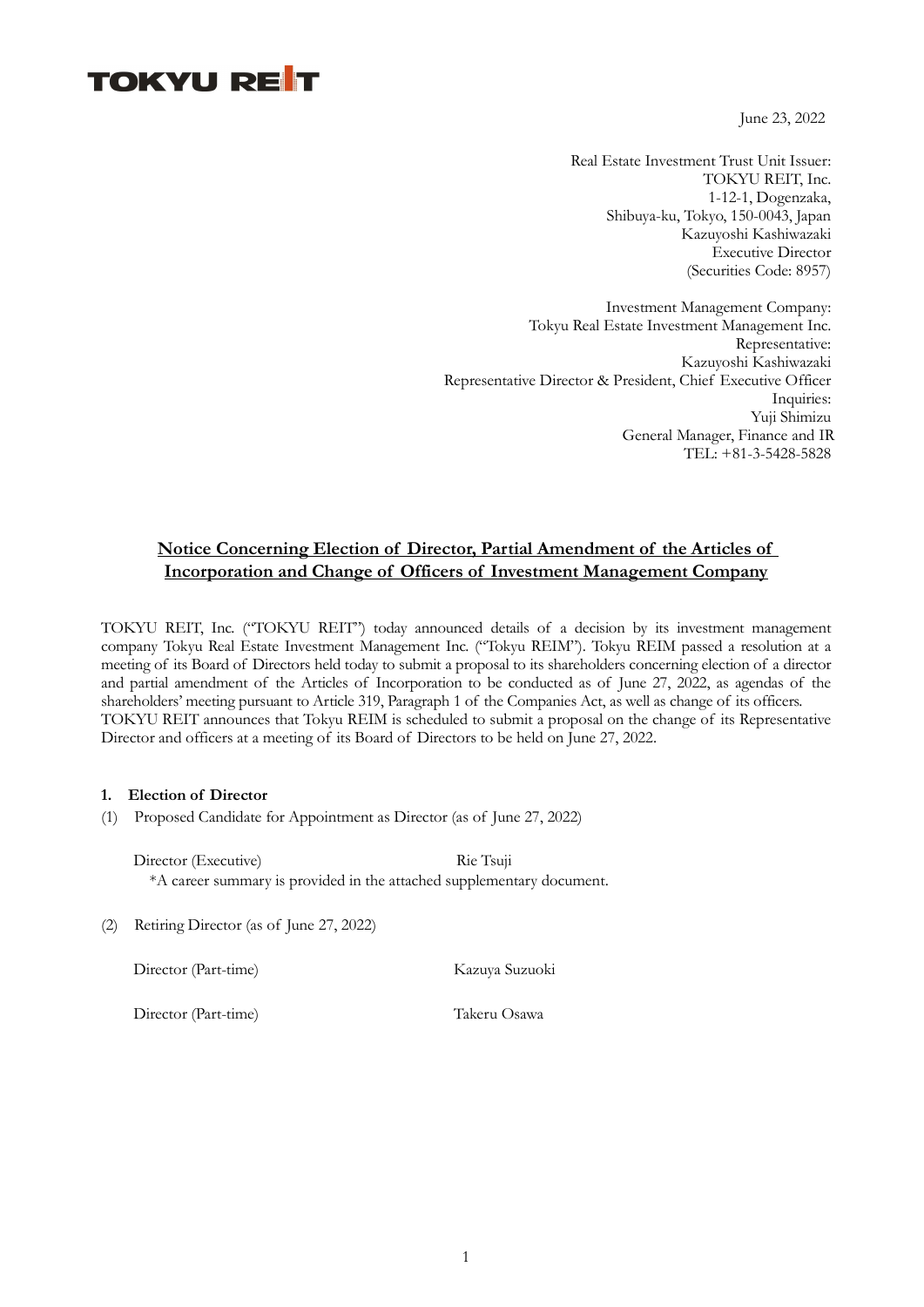

#### 2. Partial Amendment of the Articles of Incorporation

Tokyu REIM will partially amend the provisions concerning representative directors and change the maximum number of representative directors from two to three with an aim to strengthen its management structure.

#### 3. Change of Representative Director and Officers

(1) As of June 27, 2022

| Name          | New                                                                           | Former                                     | Detail of<br>change |
|---------------|-------------------------------------------------------------------------------|--------------------------------------------|---------------------|
| Rie Tsuji     | Director, Executive Officer<br>and General Manager,<br>General Administration | General Manager,<br>General Administration | Change of           |
| Taisuke Inoue | <b>Executive Officer</b><br>and General Manager,<br>Portfolio Management      | General Manager,<br>Portfolio Management   | position            |

#### (2) As of July 1, 2022

| Name             | New                                                   | Former               | Detail of<br>change   |
|------------------|-------------------------------------------------------|----------------------|-----------------------|
| Yoshitaka Kimura | Representative Director<br>& Executive Vice President | Director (Part-time) | Change of<br>position |

\*Career summaries are provided in the attached supplementary document.

Regarding the above 1., Tokyu REIM shall report to the Commissioner of the Financial Services Agency in accordance with rules and regulations relating to the Financial Instruments and Exchange Act, as well as to the Minister of Land, Infrastructure, Transport and Tourism in Japan and to the Governor of the Tokyo Metropolitan Government pursuant to regulations relating to the Real Estate Brokerage Act. Tokyu REIM shall also complete any other necessary procedures required by applicable laws and regulations.

Regarding the above 2., Tokyu REIM shall report to the Commissioner of the Financial Services Agency in accordance with rules and regulations relating to the Financial Instruments and Exchange Act. Tokyu REIM shall also complete any other necessary procedures required by applicable laws and regulations.

Regarding the above 3., Tokyu REIM shall report to the Commissioner of the Financial Services Agency in accordance with rules and regulations relating to the Financial Instruments and Exchange Act, as well as to the Minister of Land, Infrastructure, Transport and Tourism in Japan pursuant to regulations relating to the Real Estate Brokerage Act. Tokyu REIM shall also complete any other necessary procedures required by applicable laws and regulations.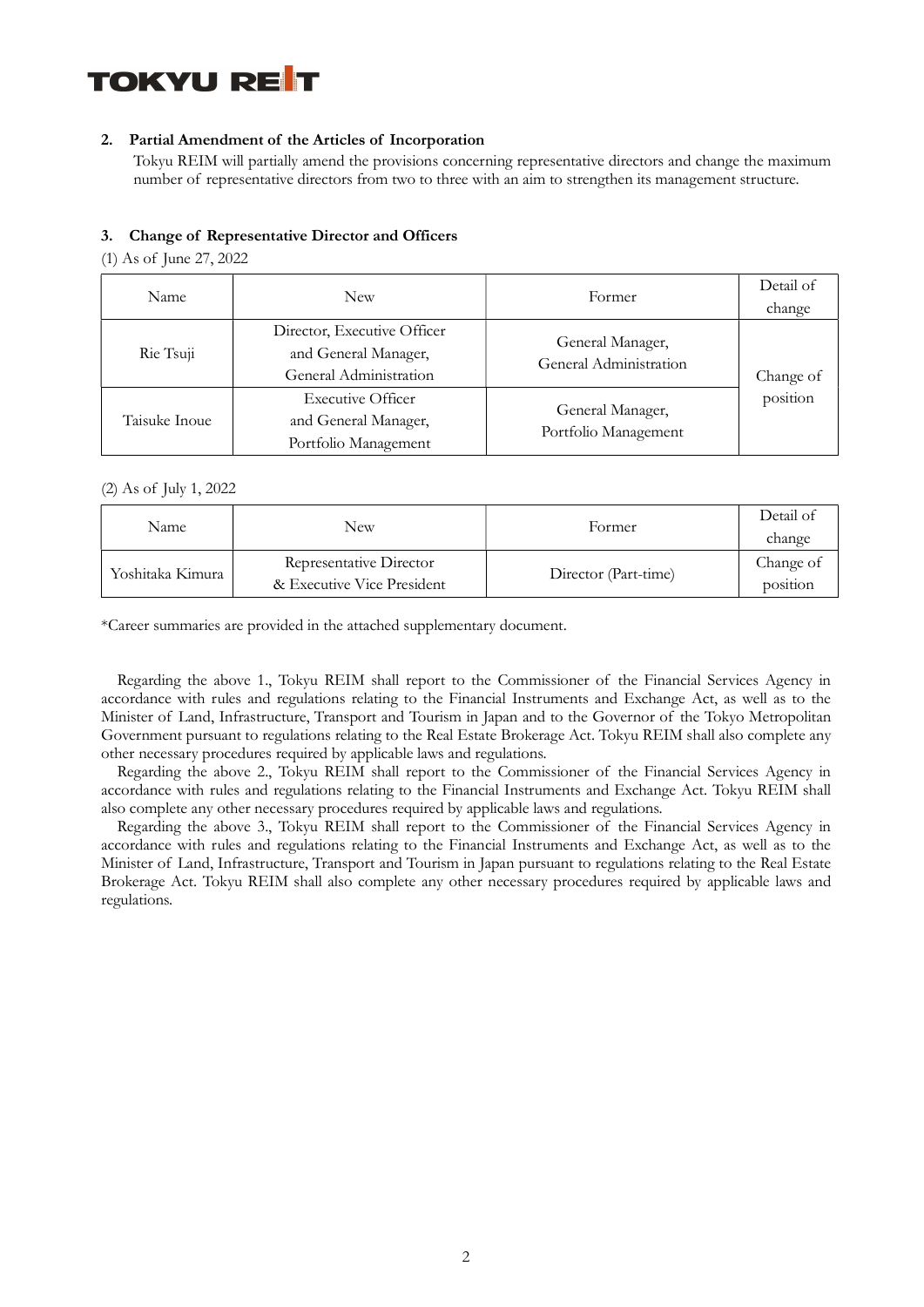

## 4. Directors and Officers (as of July 1, 2022)

| Title                                                                                                                            | Name                  |
|----------------------------------------------------------------------------------------------------------------------------------|-----------------------|
| Representative Director & President, Chief Executive Officer                                                                     | Kazuyoshi Kashiwazaki |
| Representative Director & Executive Vice President                                                                               | Yoshitaka Kimura      |
| Representative Director & Executive Vice President, Chief Financial Officer                                                      | Tatsumi Yamagami      |
| Director, Executive Officer, Chief Investment Officer and<br>General Manager, Asset Transaction                                  | Yutaka Toriuchi       |
| Director, Executive Officer and General Manager, General Administration                                                          | Rie Tsuji             |
| Director (Part-time)                                                                                                             | Toshiaki Yamanari     |
| Director (Part-time)                                                                                                             | Kiyoshi Yamakawa      |
| Auditor (Part-time)                                                                                                              | Naohisa Akimoto       |
| Auditor (Part-time)                                                                                                              | Tomonaga Tsuchiya     |
| Executive Officer and General Manager, Portfolio Management                                                                      | Taisuke Inoue         |
| Executive Officer, Chief Compliance Officer and<br>General Manager, Compliance Office, Executive Secretary to Statutory Auditors | Masayuki Asaba        |
| General Manager, Business Planning & Development                                                                                 | Katsuhiko Takezawa    |
| General Manager, Finance and IR                                                                                                  | Yuji Shimizu          |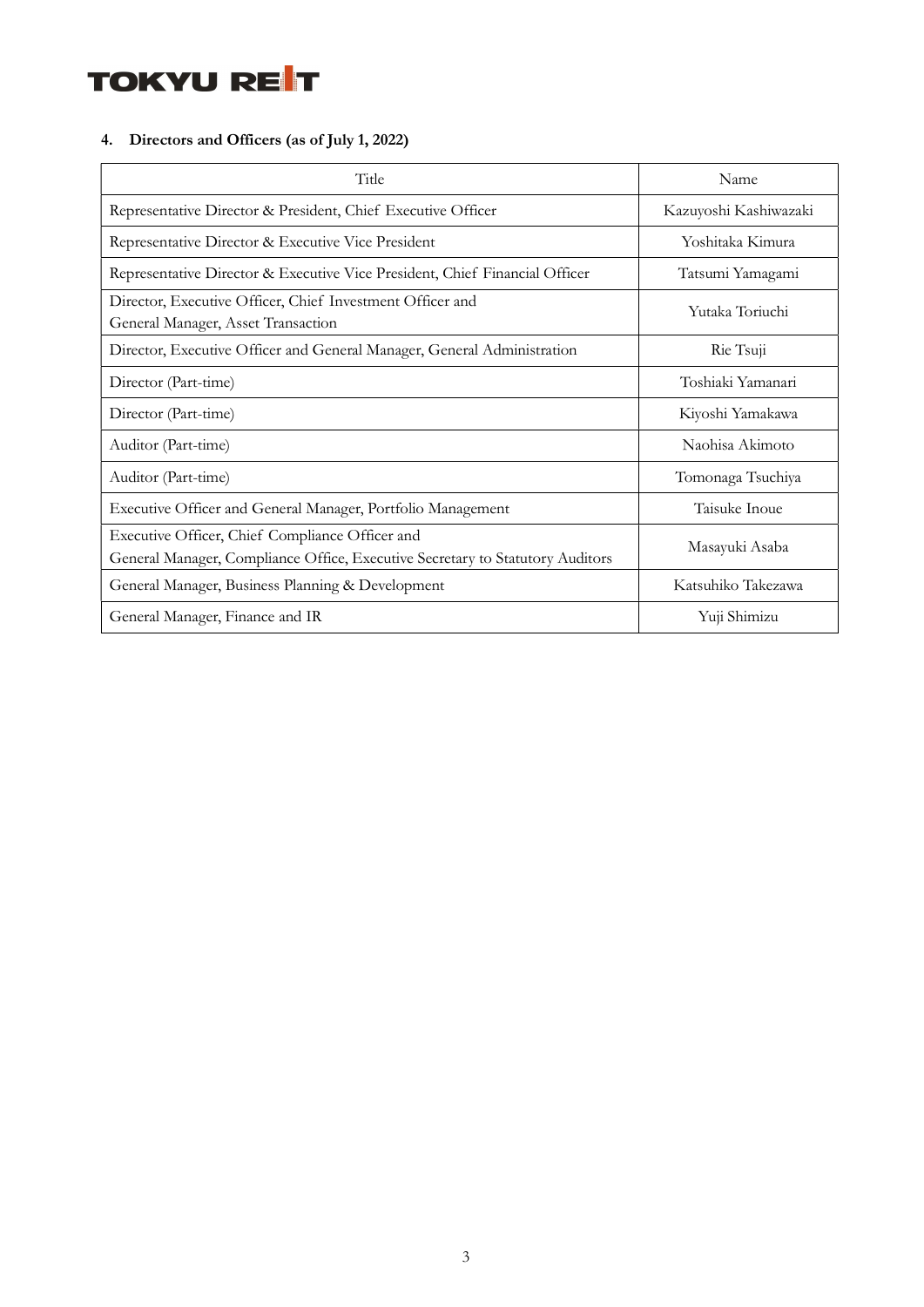

Attachment

| Title                   | Name                | Career Summary   |                                                                                       |
|-------------------------|---------------------|------------------|---------------------------------------------------------------------------------------|
|                         |                     | April 1988       | Entered Tokyu Corporation, Railway Operation                                          |
|                         |                     |                  | Division, Railway Business Unit                                                       |
|                         |                     | November 1988    | Tokyu Corporation, Resort Headquarters                                                |
|                         |                     | September 1996   | Transferred to K.K. Urabandai Kougen Tokyu Resort                                     |
|                         |                     | April 1997       | Transferred to TOKYU RESEARCH INSTITUTE,<br>INC.                                      |
|                         |                     | February 2002    | Tokyu Corporation, Management Planning Division,                                      |
|                         |                     |                  | Corporate Headquarters                                                                |
|                         | Yoshitaka<br>Kimura | April 2005       | Tokyu Corporation, Manager of Management<br>Planning Division, Corporate Headquarters |
|                         |                     | April 2009       | Tokyu Corporation, Manager of Planning &                                              |
|                         |                     |                  | Administration<br>Division,<br>Group<br>Companies                                     |
|                         |                     |                  | <b>Business Unit</b>                                                                  |
|                         |                     | April 2011       | Tokyu Corporation, General Manager of Planning &                                      |
|                         |                     |                  | Administration<br>Division,<br>Group<br>Companies                                     |
| Representative Director |                     |                  | <b>Business Unit</b>                                                                  |
| & Executive Vice        |                     | June 2011        | Tokyu REIM, Auditor (Part-time)                                                       |
| President               |                     | <b>July 2011</b> | Tokyu Corporation, General Manager of Division I,                                     |
|                         |                     |                  | Group Companies Business Unit                                                         |
|                         |                     | April 2012       | Tokyu Corporation, General Manager of Group                                           |
|                         |                     |                  | Business Division, Group Companies Business Unit                                      |
|                         |                     | April 2014       | Tokyu Corporation, General Manager of Business                                        |
|                         |                     |                  | Strategy Division, Corporate Planning Unit                                            |
|                         |                     | October 2014     | Tokyu REIM, Director (Part-time)                                                      |
|                         |                     | April 2015       | Tokyu Green System Co., Ltd., Representative                                          |
|                         |                     |                  | Director & President                                                                  |
|                         |                     | April 2019       | Tokyu Corporation, Deputy Executive General                                           |
|                         |                     |                  | Manager of Corporate Planning Headquarters                                            |
|                         |                     | April 2020       | Tokyu Corporation, Executive General Manager of                                       |
|                         |                     |                  | Corporate Planning Headquarters (current position)                                    |
|                         |                     | April 2020       | Tokyu REIM, Director (Part-time) (current position)                                   |
|                         |                     | <b>July 2022</b> | Transferred to Tokyu REIM, Representative Director                                    |
|                         |                     |                  | & Executive Vice President (planned)                                                  |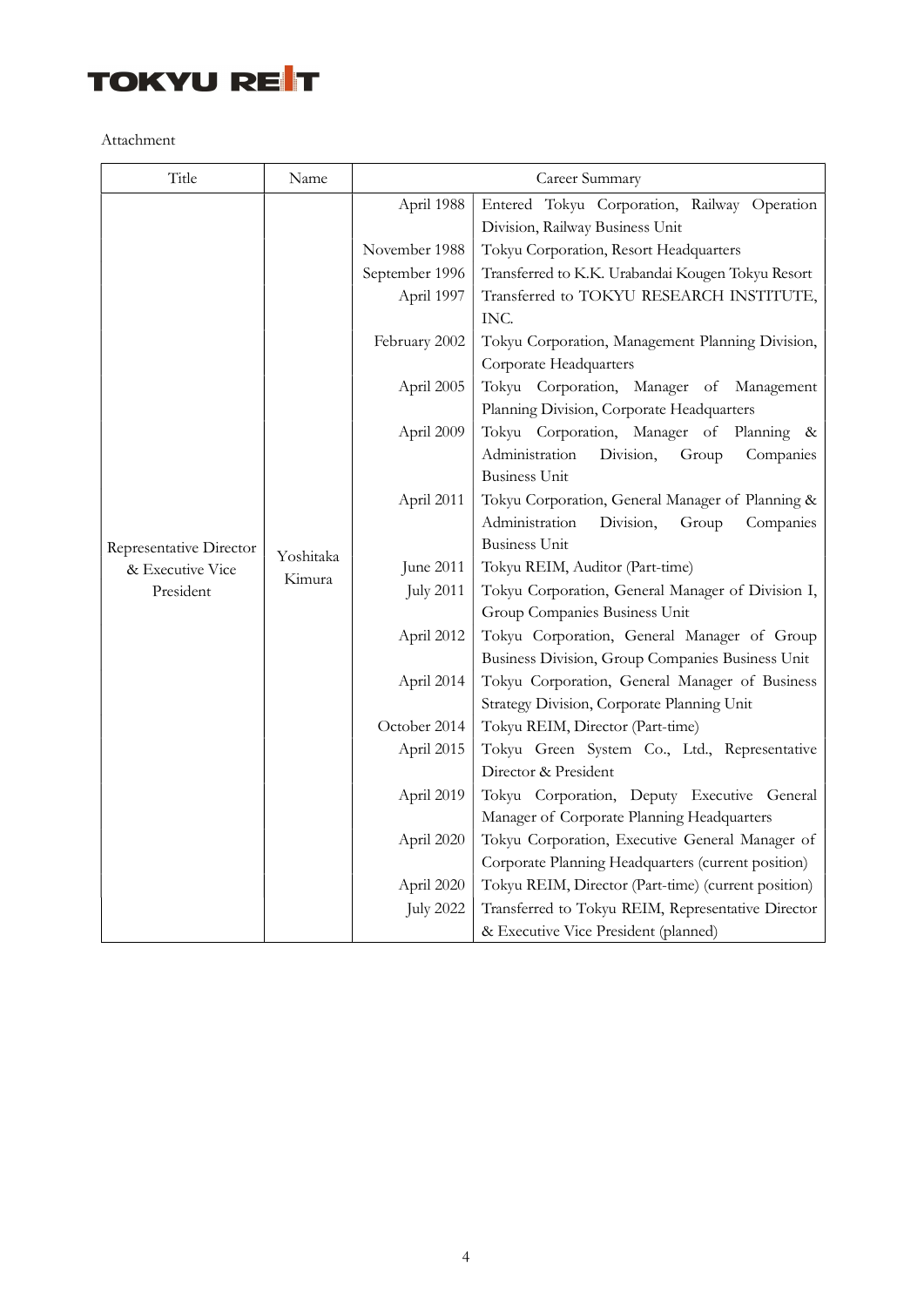

| Title                    | Name      | Career Summary   |                                                                                         |
|--------------------------|-----------|------------------|-----------------------------------------------------------------------------------------|
|                          |           | April 1998       | Entered Tokyu Corporation, Railway Operation                                            |
|                          |           |                  | Division, Railway Business Unit                                                         |
|                          |           | September 1998   | Tokyu Corporation, Personnel Division,                                                  |
|                          |           |                  | Dispatched to Tokyu Cable Television Co., Ltd.                                          |
|                          |           |                  | (Renamed its communications Inc.)                                                       |
|                          |           | February 1999    | Tokyu Corporation, Business Administration Division,                                    |
|                          |           |                  | Hotel Business Headquarters, Dispatched to Kanto                                        |
|                          |           |                  | Tokyu Inn Co., Ltd. (Renamed Kanto Tokyu Hotels                                         |
|                          |           |                  | Co, Ltd.)                                                                               |
|                          |           | April 1999       | Tokyu Corporation, Den-en-toshi Division,                                               |
|                          |           |                  | Urban Development Headquarters                                                          |
|                          | Rie Tsuji | October 2001     | Tokyu Corporation, Compliance Division, Corporate                                       |
|                          |           |                  | Headquarters                                                                            |
|                          |           | April 2003       | Tokyu Corporation, Compliance Division,                                                 |
|                          |           |                  | Management Headquarters                                                                 |
|                          |           | April 2003       | Tokyu Corporation, Accounting, Group Strategy & IR                                      |
|                          |           |                  | Division, Group Management Planning Headquarters                                        |
| Director,                |           | April 2005       | Tokyu Corporation, Group Management Planning                                            |
| <b>Executive Officer</b> |           |                  | Division, Finance & Accounting Strategy Headquarters                                    |
| and General Manager,     |           | April 2008       | Tokyu Corporation, Group Strategic Planning Division,                                   |
| General Administration   |           |                  | Finance & Accounting Strategy Headquarters                                              |
|                          |           | April 2009       | Tokyu Corporation, Planning & Administration<br>Division, Group Companies Business Unit |
|                          |           | <b>July 2011</b> | Tokyu Corporation, Division I, Group Companies                                          |
|                          |           |                  | <b>Business Unit</b>                                                                    |
|                          |           | April 2012       | Tokyu Corporation, Group Business Division, Group                                       |
|                          |           |                  | Companies Business Unit                                                                 |
|                          |           | October 2013     | Tokyu Corporation, Manager of Group Business                                            |
|                          |           |                  | Division, Group Companies Business Unit                                                 |
|                          |           | April 2014       | Tokyu Corporation, Manager of Administrative                                            |
|                          |           |                  | Division, Management Strategy Division, Corporate                                       |
|                          |           |                  | Planning Headquarters                                                                   |
|                          |           | April 2016       | Transferred to Tokyu REIM, General Manager,                                             |
|                          |           |                  | Corporate Secretary                                                                     |
|                          |           | August 2016      | Tokyu REIM, General Manager, General                                                    |
|                          |           |                  | Administration (current position)                                                       |
|                          |           | June 2022        | Tokyu REIM, Director, Executive Officer and                                             |
|                          |           |                  | General Manager, General Administration (planned)                                       |